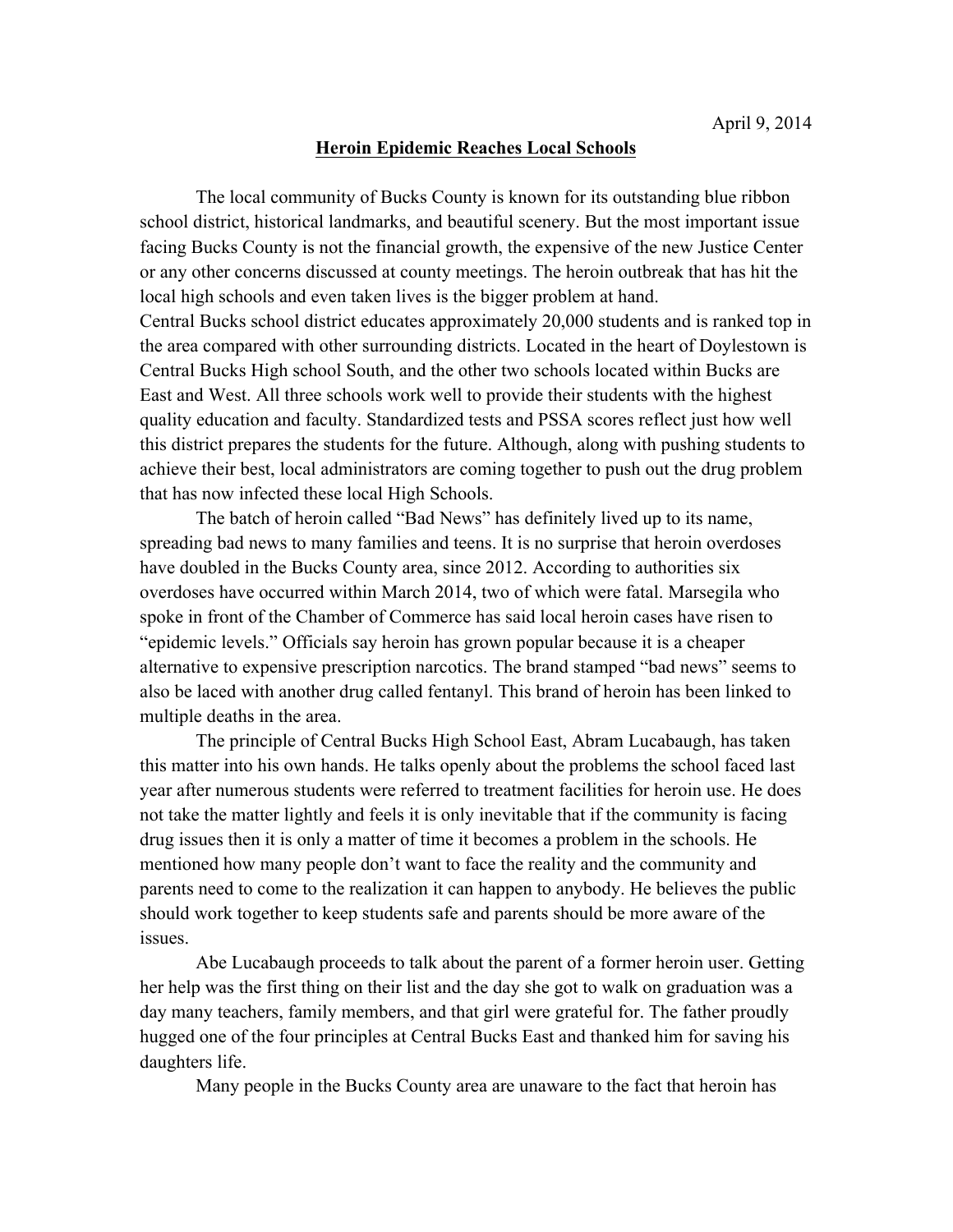crept into the schools and the community. The Bucks County Drug and Alcohol Administration shows that 742 uninsured heroin addicts entered rehab in 2012, which is a 58 percent increase since 2009. This proves that this is becoming an issue that needs to be addressed. Kevin O'Donnell who is vice president of Fulton Bank says, " It didn't surprise me, I see it in the neighborhoods, its visible in the kids in Central Bucks and Bensalem" (BucksCountyCourierTimes). Heroin has now replaced alcohol as the leading drug.

Many programs are being implemented in the schools and in the community of Bucks County. District Attorney David Heckler spoke about a new Tip-line that is up and coming to help police track down local drug dealers in the area. He also encourages families to get rid of old medicine and prescriptions because many users start out on prescription medicine. The schools are also setting up programs to help students become aware of the issues and to seek the help they need. Also parents are now being informed so that they can keep a watchful eye in the community.

The concern of this heroin outbreak is high. The district attorney has spoken out about this as well as locals, teens, and the principle of one of the nearby High Schools. They are trying to fight this battle. What will this do to the future generations? Will the problem ever go away? Those are key questions that have yet to be answered. During a district meeting Assistant DA Weintraub states, "It is time to stop being passive and start being aggressive in the fight to end this heroin epidemic in Bucks County"(BucksCounty.org).